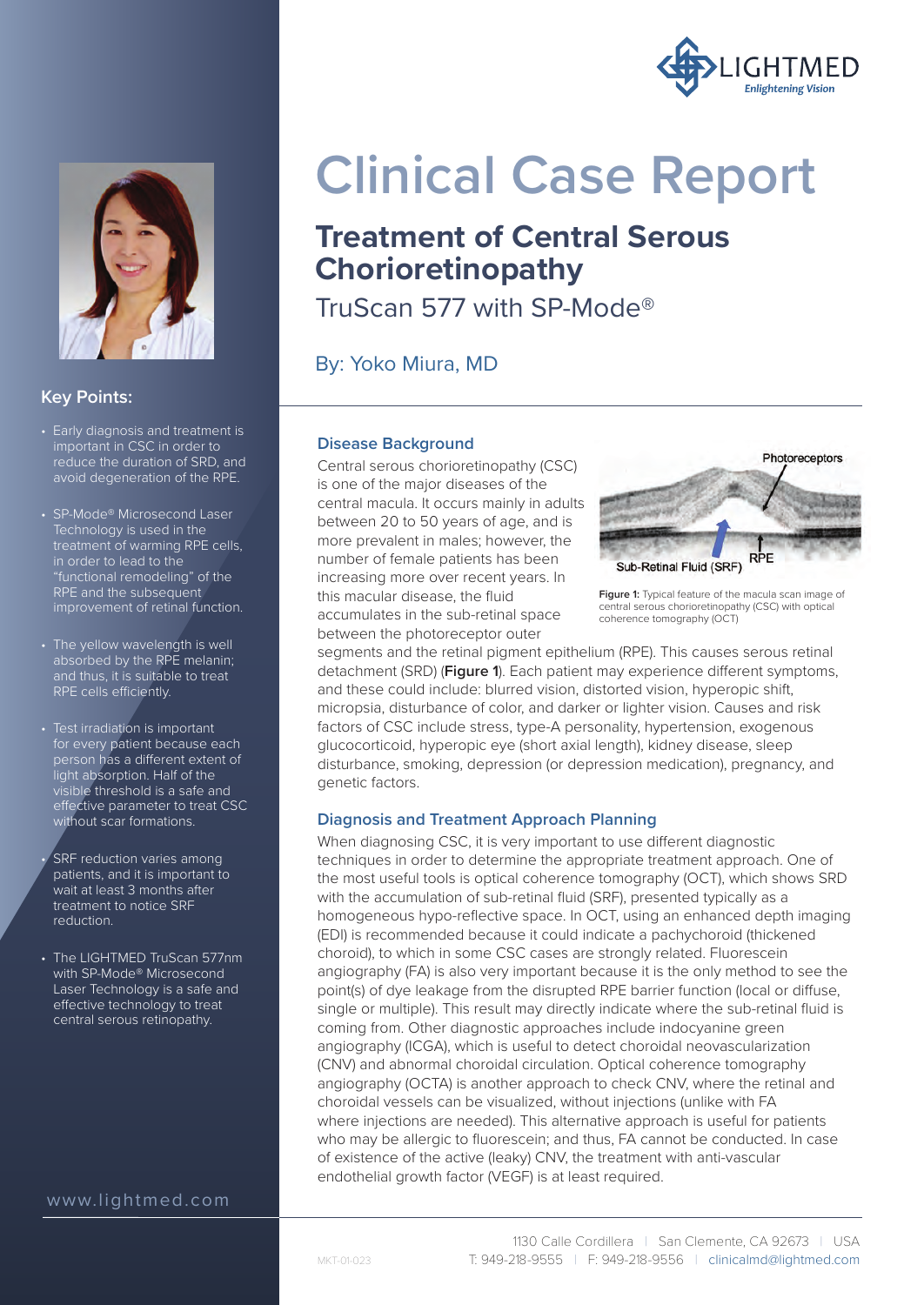# **CSC Cause and Prognosis**

Acute CSC is often self-limiting and shows spontaneous resolution within 3 to 4 months. Therefore, in many cases, spontaneous resolution occurs without any active intervention. However, recurrence of acute CSC may reportedly occur within 12 months in 30-50% of cases [1]. Repeated recurrences of CSC may cause degenerative changes in the RPE and photoreceptors, resulting in diffuse leakage and decreased neural function, typically seen in the form of chronic CSC. Chronic CSC occurs in about 5% of total CSC cases, but there are more patients who suffer from repeated CSC and experience worsened visual acuity as a result. Furthermore, as patients get older, especially after multiple recurrences of CSC, it becomes more difficult to recover from SRD, and this may result in poor visual prognosis. In conclusion, early treatment is important in order to reduce the duration of SRD and avoid degeneration of the RPE, and neural retina.

## **Treatment of CSC**

In the past, conventional photocoagulation was applied at the leakage point using an argon laser or dye laser; however, if the leakage point was located close to the fovea, no laser treatment was conducted. The white spots that are ophthalmoscopically seen after photocoagulation indicate destruction of the photoreceptor, and eventually the inner retinal layer. This may result in scar formation, and if it occurs in the central macula, it leaves a permanent dark area in the central visual field, known as scotoma. Today there are some other approaches which can be introduced to avoid this problem, including anti-VEGF intravitreal injections, oral administration of medication such as Eplerenon or Acetazolamide, topical administration (eye drops) of non-steroid anti-inflammatory drugs (NSAID), photodynamic therapy (PDT), and sub-threshold microsecond laser technology including LIGHTMED's proprietary SP-Mode®.

#### **Retina Laser Therapy with SP-Mode® Microsecond Laser Technology**

SP-Mode® enables the retina laser therapy with sub-visible laser irradiation using microsecond pulsing. This technology is available in LIGHTMED's TruScan and LIGHTLas products. In the continuous wave (CW) mode, used in conventional photocoagulation, the laser pulse is consistently "on" during the whole irradiation time (for example 200ms). On the other hand, with SP-Mode® Microsecond Laser Technology, the laser can repeat on/off times which results in pulsing during irradiation. Typically the repetition rate is 500Hz, which means that the on/off cycle is repeated every 2ms (2000μs). Proportion of the duration of "on" time in an on/off cycle is called the duty cycle (%), equal to (on-time) / (on+off time). For example, a 10% duty cycle would be 10%

(200 $\mu$ s) on-time + 90% (1800 $\mu$ s) off-time within one cycle. This is repeated during the determined irradiation time period (e.g. 200ms). During SP-Mode®, the increased temperature decreases during the off times to some extent. Therefore, the total temperature increase is much lower compared to CW mode at the same power settings. Different from conventional photocoagulation with CW laser, SP-Mode® enables the treatment of RPE cells with a slight temperature increase without destroying the RPE and photoreceptor cells. Laser is the best way to target RPE exogenously because laser light from 500nm to 800nm wavelength penetrates very well through the ocular media, and is also well absorbed in the melanin of the RPE cells, which has a high absorption coefficient. However, the longer the wavelength, the deeper the light penetrates and the temperature distribution may be shifted to the choroidal side [2]. The laser with 577nm yellow wavelength may be well absorbed by the RPE melanin; and thus, is suitable to treat RPE cells efficiently.

RPE, the cell monolayer lying in close proximity to the posterior side of the retina, is highly essential for the retinal functions, including light protection, vitamin-A cycle, phagocytosis (renewal) of photoreceptor outer segments, and transport of fluid, ion, metabolites and amino acids. These functions may directly and indirectly influence the function of photoreceptors and eventually of the whole retina. Therefore, the health of the RPE essentially affects the health of the entire retina. With SP-Mode®, it is possible to heat the RPE very mildly and activate the metabolism and functions of the RPE cells. Different preclinical studies have already suggested that this treatment could increase RPE's pump function (water accumulation) [3] and secrete different proteins/ cytokines which can be beneficial for the visual functions [4-6]. In conclusion, the basic strategy of the treatment is warming RPE cells in order to lead to the "functional remodeling of the RPE and the subsequent stabilization of retinal homeostasis."

# **CSC with TruScan 577 SP-Mode®**

# **CASE 1**

A 53-year-old man was referred to the university hospital with persistent CSC in his left eye for longer than 20 months. This was most likely triggered by a steroid (known as a risk factor) pulse treatment made for his hearing problem. Initially, he was prescribed nepafenac eye drops (NSAID), which showed no apparent therapeutic effect. On the first visit, his visual acuity in his right eye (OD) was (1.0) (20/20), but in his left eye (OS) it was (0.32) (20/63). In addition, he had highly hyperopic eyes (S+9.0), which is also one of the known risk factors of CSC. His intraocular pressure was normal in both eyes.



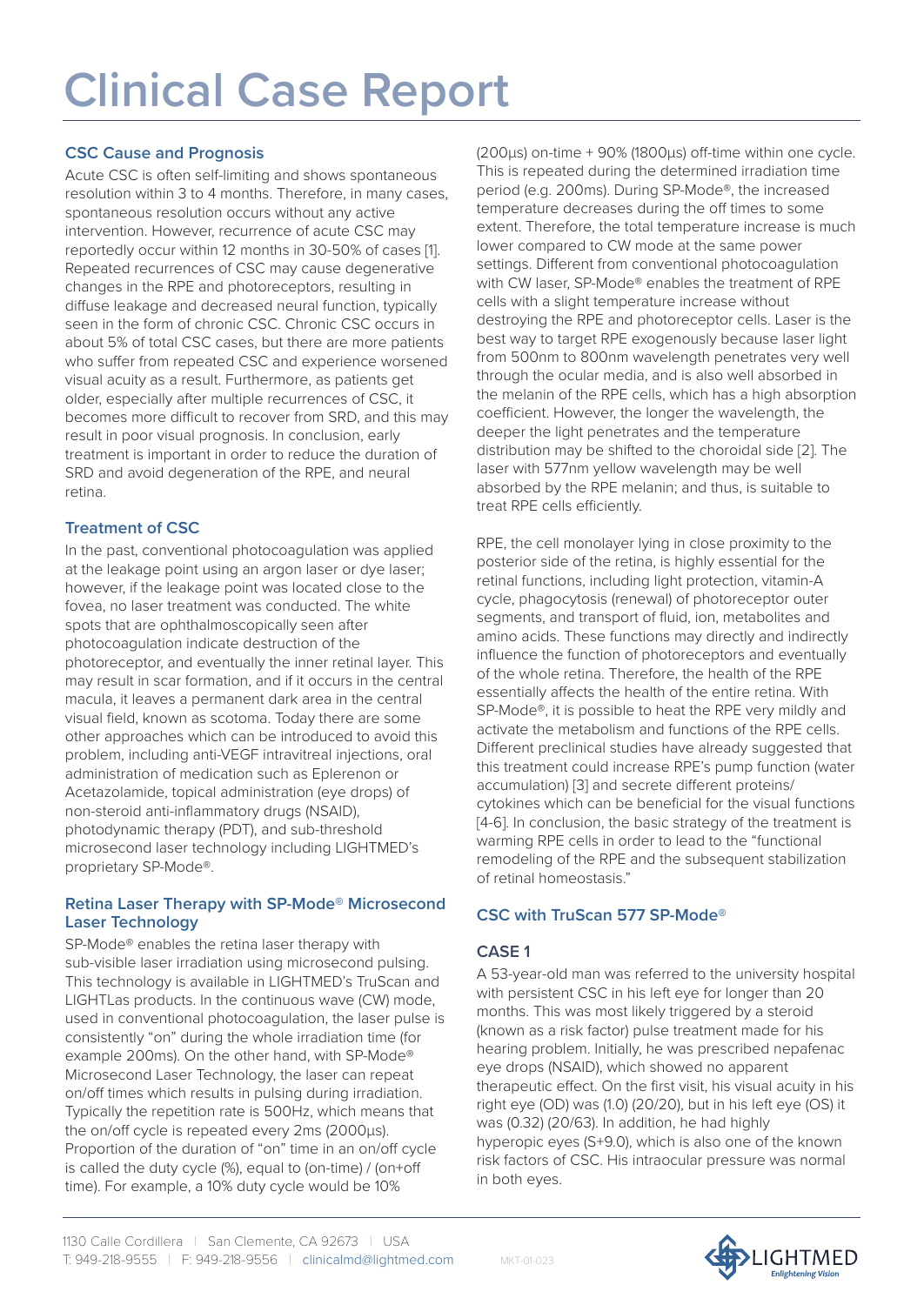**Figure 2** presents the result of the patient's OCT at the first visit, demonstrating the subfoveal SRD. He started oral administration of eplerenone. Eplerenone is an aldosterone antagonist that is typically used for the treatment of chronic heart failure and high blood pressure, but has also been applied in CSC treatment as an off-label use. In this case, eplerenone showed almost no effect for 4 months, so he switched to acetazolamide (with potassium). Acetazolamide led to the reduction of the SRF at the beginning, but complete resolution was not achieved and the SRF was left persistently for another 6 months. He was then referred for retina laser therapy.



**Figure 2:** Macular OCT of the left eye at first visit.

## **Treatment**

**Figure 3** presents an FA image of his left eye, showing a clear single dye leakage point in the foveal to parafoveal region at supero-temporal to the fovea (**Figure 3**, left). The patient was treated with the TruScan 577 with SP-Mode® around the leakage point with the parameters set at a total duration of 200ms, spot size of 200μm, and duty cycle of 10%. The utilized laser contact lens was Area Centralis® (Volk, magnification 1.06x).



**Figure 3:** FA image (dye leakage) (left) and the treatment schema (right).

Power titration was conducted outside of the vascular arcade, starting with a power of 200mW and increased with 100mW increments until a mild white visible spot appeared (within several seconds after irradiation). In this case, the clear change was seen at 600mW. Then the power was reduced by 40mW to 560mW, at which the test spot was mildly visible. The power for CSC treatment is generally determined as 50% of the power of the threshold of visibility, so in this case, it was determined at 280mW (≈50% of 560mW). Here, eleven irradiations were applied around the leaking point (**Figure 3**, right). During

treatment no spots were ophthalmoscopically visible and there were no other complications. The clinical course of this case is shown in **Figure 4.** As seen here, a significant SRF reduction was seen at 1.5 months after laser treatment and the SRF was completely resolved within 3-4 months. Neither scar formation nor structural change was detected at the irradiated points in any retinal imaging including OCT and autofluorescence.



Figure 4: Change in OCT macular scan image over time.

**Figure 5** presents the changes of the central macular thickness (CMT) and visual acuity over time of this patient. This clearly shows that the laser treatment with SP-Mode® was effective in the resorption of the SRF as





MKT-01-023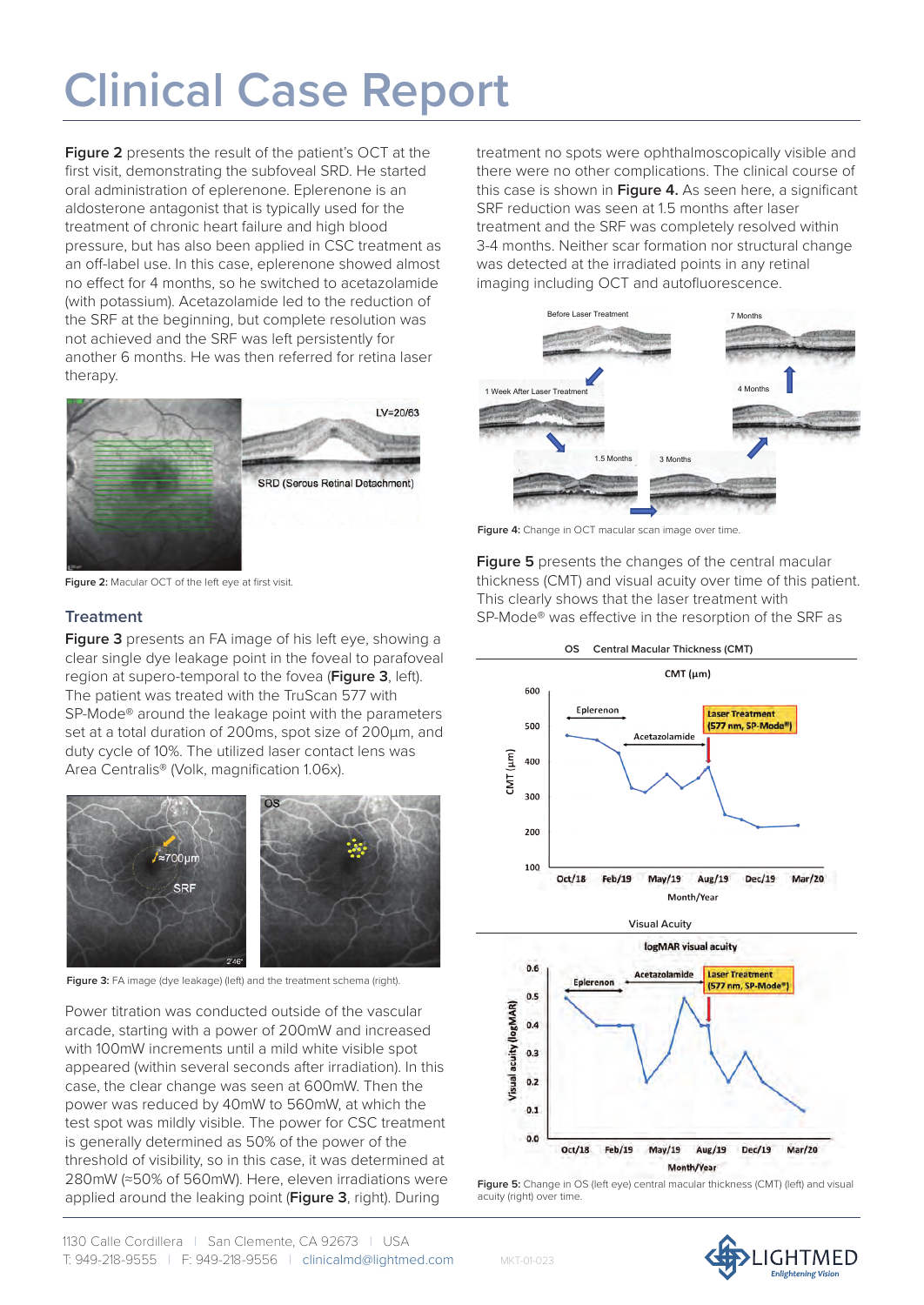well as in the improvement of his visual acuity. Despite the persistent SRF under treatment of eplerenon and acetazolamide, the single laser treatment with SP-Mode® led to the rapid reduction of the SRF and a complete resorption within 3-4 months.

The patient commented that "the treatment itself was painless, quick and well tolerable. Now I am glad that I am free from systemic medicines."

## **CASE 2**

A 45-year-old female was diagnosed with her first episode of CSC after she had noticed a visual disturbance in her left eye for several months. The decreased visual acuity was first pointed out by her optician when she wanted to change her glasses. Her first ophthalmologist prescribed her acetazolamide, but there was no effect or improvement in the first three weeks, and she finally showed a drug intolerance to acetazolamide. Therefore, acetazolamide was ceased and she was referred to the university hospital. Her visual acuity at the first visit was  $OD = (1.0)$  (20/20), and  $OS =$ (0.8) (20/25), and her IOP showed normal in both eyes.

As shown in **Figure 6**, a typical subfoveal SRD was presented in her OCT. Her FA shows the mild and faint hyperfluorescence region. Upon closer look at her FA result, there were diffusely distributed weak hyperfluorescence areas in the foveal to parafoveal regions, suggesting weak leakage or staining due to mild RPE damage (**Figure 6**).





**Figure 6:** FA and OCT of both eyes before treatment (above). A closer view of the FA result at the foveal region of left eye (left). Yellow arrows indicate the faint hyperfluorescence regions.

## **Treatment**

Laser treatment with SP-Mode® was conducted evenly across the SRF area (except foveal center) as shown in **Figure 7**.

Test irradiation was conducted, outside of the vascular arcade, starting with a power of 200mW. The mild burn was seen at 600mW, and thus the treatment power was determined as 300mW according to the same strategy as above in case 1 (50% power of the threshold of visibility).

As shown below (**Figure 7**, left), the closest leakage point was about 400μm from the center of the fovea. In CSC cases with leakage points within the fovea (up to about 700μm), such as this case, the treatment power should



**Figure 7:** Treatment plan with the result of FA for OS (left eye). Left side showing the size of the SRD and the distance from the foveal center to the closest leakage point (arrow). Right side is treatment schema.

be reduced by about 80-90% from the determined one, and no irradiation should be made within the central 500μm-area (in the author's hospital, so far). For this patient, 8 irradiations were applied on the outer area with 300mW, and 7 further spots with the slightly reduced power at 260mW in the inner area (**Figure 7,** right). With this patient, no spots were ophthalmoscopically visible during treatment and no spots were detectable with any imaging modality.

Seven weeks after treatment, subjective visual acuity was increased from 20/25 to 20/20 with less complaints by the patient; however, her OCT revealed increased SRF. It was decided to wait longer. In the next follow-up, 16 weeks after treatment (4 weeks delayed due to the outbreak of COVID-19), the SRF had been completely resolved (**Figure 8**). Subjective visual symptoms also further improved.



Figure 8: Clinical course of OCT after treatment for OS (left eye) and fundus autofluorescence image at 16 weeks after treatment.